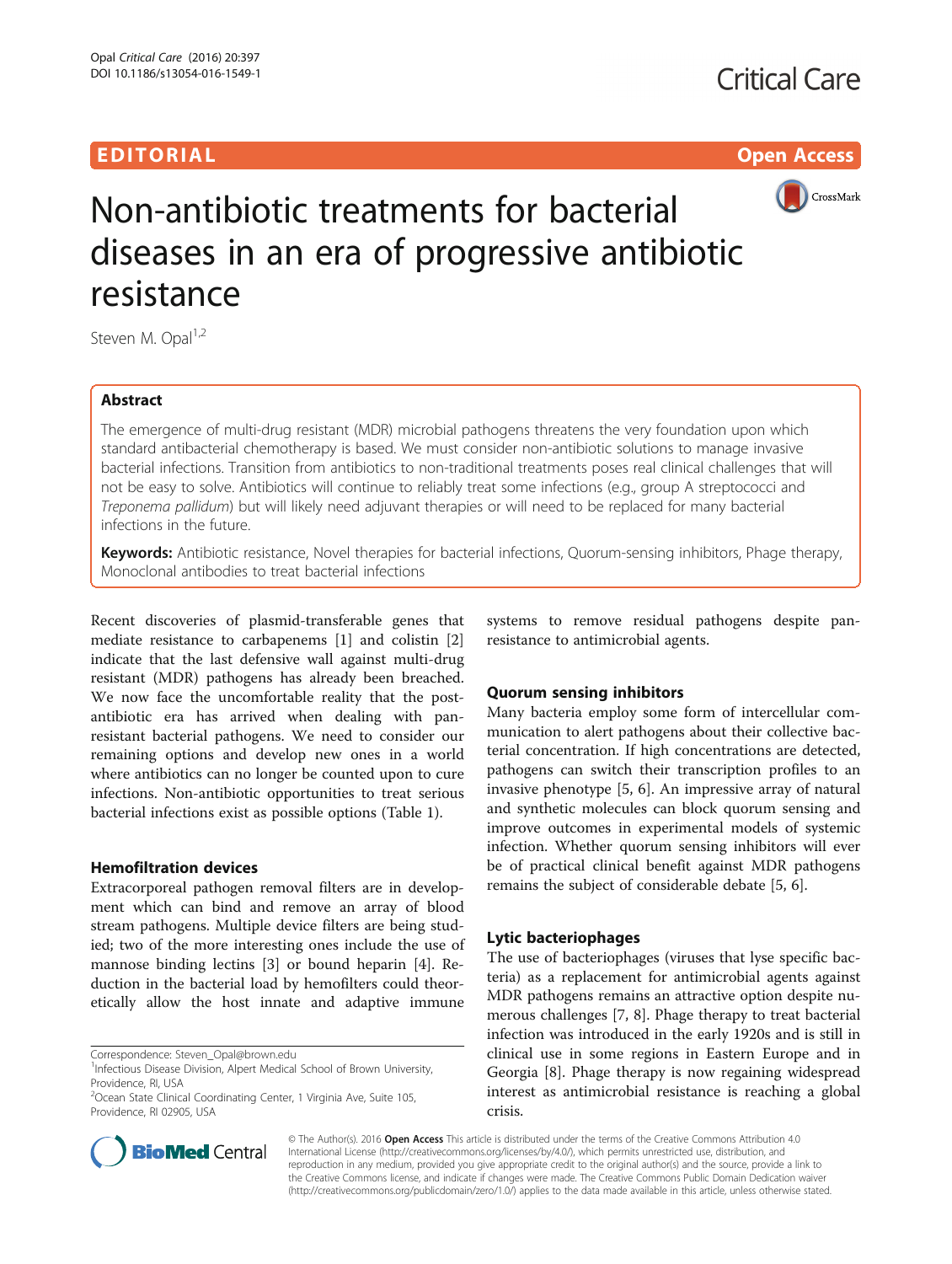| Treatment strategy                                                   | Mechanism of action                                                                                                                                                                 | Possible benefits                                                                                                                                      |
|----------------------------------------------------------------------|-------------------------------------------------------------------------------------------------------------------------------------------------------------------------------------|--------------------------------------------------------------------------------------------------------------------------------------------------------|
| Hemoperfusion devices [3, 4]                                         | Extracorporeal filters that clear blood pathogens<br>by their physiochemical properties                                                                                             | Quickly reduce blood concentrations of selected<br>bacteria by orders of magnitude                                                                     |
| Quorum sensing inhibitors [5, 6]                                     | Disrupt intercellular signaling between bacteria<br>to block coordinated tissue invasion                                                                                            | Blocks sensing of necessary concentrations of<br>bacteria for optimal synthesis of virulence and<br>invasion genes                                     |
| Lytic bacteriophage [7, 8]                                           | Bacteriolysis induced by selected lytic phage or<br>phage cocktails                                                                                                                 | Parasitic predators of bacteria that can be used<br>as highly specific, targeted, bactericidal agents                                                  |
| Polyclonal or monoclonal antibodies [9-11];<br>immune adjuvants [12] | Improved bacterial vaccines, transgenic cattle for<br>polyclonal immunotherapy; designer monoclonal<br>antibodies; immune-stimulant therapy for sepsis<br>induced immunosuppression | Active or passive immunotherapy to opsonize<br>bacteria or inhibit exotoxins and virulence factors;<br>adjuvants to stimulate cellular immune function |
| Liposome-based cyto-toxin inhibitors [13]                            | Engineered liposomes to serve as cell membrane<br>decoys to absorb bacterial cyto-toxins                                                                                            | Capture pore-forming cyto-toxins and protect<br>host cell membranes from cellular injury                                                               |
| Non-immune toleralizing approaches [14, 15]                          | Treatments allowing the host to survive and<br>compensate for pathogen presence or until<br>immune clearance removes the pathogen                                                   | Permits the host to tolerate the pathogen until<br>cleared by immune or non-immune mechanisms<br>(e.g., oral or intravenous fluids for cholera)        |

<span id="page-1-0"></span>Table 1 Summary of some non-antibiotic inhibitors of bacterial growth and/or pathogenesis

Bacteriolysis by selected lytic phages is likened to the activity of a rapidly bactericidal antibiotic against susceptible bacteria. Phage invade bacteria via attachment to surface receptors on bacteria where they replicate intracellularly and kill the bacterial host by digesting the peptidoglycan cell wall. Phage are ubiquitous in nature and are harmlessly ingested in our diet by the millions each day [[8\]](#page-2-0). Phage therapy can be administered topically on open wounds or surface infections [\[7](#page-2-0)] or given intravenously for use in systemic infections.

Despite all the theoretical advantages of phage therapy for MDR pathogens, numerous drawbacks and practical challenges exist. The major problem is their exquisite specificity. Phage infect only one strain of bacteria, thereby precluding their use as empiric therapy for acute infections. The causative bacterium responsible for the infection must be identified; then a suitable phage therapy can be fashioned from existing stocks of phage. Stocking a hospital laboratory with a complete library of phage for every conceivable bacterial pathogen will be a major challenge indeed [[8\]](#page-2-0).

#### Advanced immunotherapies

Immunotherapy to treat infectious diseases is not a new idea, but innovations in the generation of high affinity, human polyclonal or monoclonal antibodies against an array of molecular targets makes this an attractive approach. Active immunizations with adjuvanted, multieptitope bacterial vaccines are in development, as are monoclonal and polyclonal antibodies, as passive therapies against bacterial pathogens [\[9](#page-2-0)–[11\]](#page-2-0). Transchromosomic cattle have been developed that can deliver high volumes of high quality, human polyclonal antibodies against bacterial and viral antigens [\[11\]](#page-2-0). Monoclonal antibodies can be designed with advantageous features

and half-lives that can opsonize bacteria or inhibit virulence factors without the need for antibiotics [[9, 10\]](#page-2-0).

Immune adjuvants are in clinical development to booster cellular and humoral adaptive immunity of the host [[12\]](#page-2-0). A number of adjuvants are under investigation, including interleukin-7, granulocyte macrophagecolony stimulating factor, programmed cell death ligand-1 antibody, among other strategies. Such immune adjuvants could benefit patients with sepsisinduced immune suppression [\[12](#page-2-0)].

#### Alternative efforts to limit virulence

Liposome-based cyto-toxin inhibitors [[13\]](#page-2-0) have been engineered to capture a variety of cell membrane lytic toxins produced by bacteria. These liposomes serve as cell membrane decoys to absorb cyto-toxins and thereby protect human cells from injury. This non-antibiotic defense mechanism is protective experimentally and could complement anti-microbial agents in treating exotoxin-producing bacterial infections.

#### Non-immune tolerance to pathogens

Non-immune tolerizing events allow the host to survive and co-exist in the presence of a potential microbial threat. This represents a novel way of approaching the problem of MDR pathogens [[14](#page-2-0), [15](#page-2-0)]. Treatments would be aimed at allowing the host to compensate for pathogen presence until immune clearance removes the pathogen. An example of non-immune tolerance is seen in the differential susceptibility of mice (and likely humans) to Ebola virus disease [\[15\]](#page-2-0). Mouse strains vary dramatically in their susceptibility to the same strain and dose of Ebola virus. The genetic explanation is found primarily in the variation of expression of a single gene known as Tek, the human homologue for tyrosine kinase receptor for angiopoietin-1. High levels of angiopoietin1/Tie2 promote